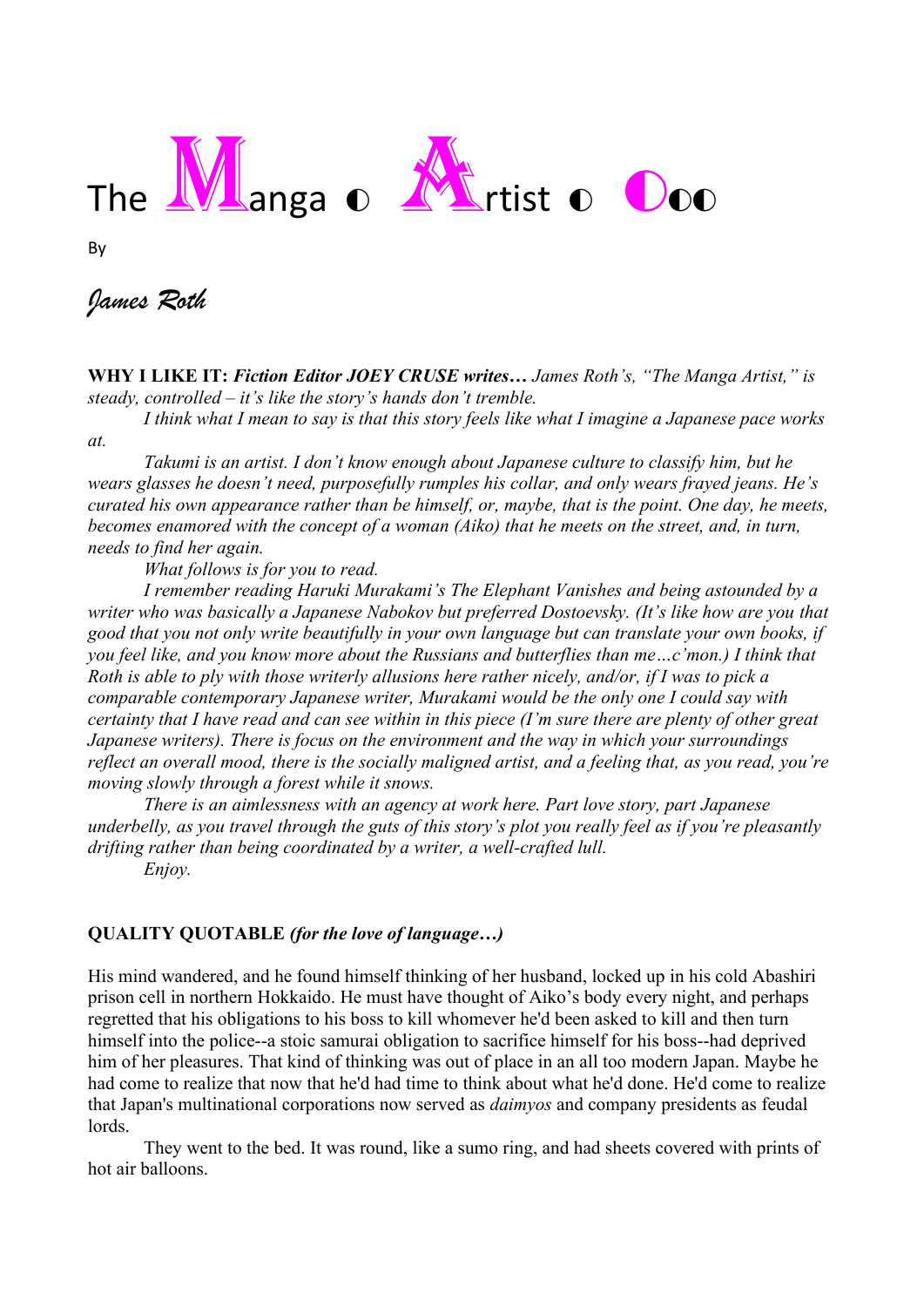## **The Manga Artist** By James Roth

On a warm day in early March, at a few minutes past one in the afternoon, Takumi Miyata left his studio loft and walked down the street to Family Mart, a Japanese convenience store, to buy his usual lunch, a cup of instant *soba* noodles. His loft was in the center of town near Koichi Castle. The location served him well, allowing him to go for contemplative walks in the park surrounding the castle grounds and, if he needed to take a train to Osaka to meet with clients to discuss a project he was working on, be at the station in less than ten minutes.

He was presently illustrating a sex education book for prepubescent girls, a project he rather enjoyed, as he took the topic very seriously. There had recently been an increase in teenage pregnancies in Shikoku, considered by many Japanese to be a remote, even backward area. Chlamydia was also becoming all too common. Girls needed to be sexually aware, while at the same time learning that sex was one of life's more enjoyable pleasures, if not the most enjoyable, Takumi thought. Their introduction to it should not be one that put them off sex for the rest of their lives.

"How's work?" the cashier asked. She was a middle-aged woman who had a round, maternal face and was always cheerful. She often asked about his jobs.

"It's fine," he said. He was a bit of a celebrity in Kochi and took some smug satisfaction in being one.

"See you next week," she said. "I'm off for a few days. My husband and I are going to an *onsen*."

"Wonderful," he said. "I'd like to have the time to take a holiday, but, you know, my work is so popular these days."

Standing behind him was a woman who was near his age, waiting to pay for a couple of Meiji white chocolate bars and a can of heated Boss Premium Black coffee.

He left the store and stopped to admire a new model 150cc Honda motorcycle. It was very minimalist, a style that had become very popular in the past few years with university students and other young people who just wanted a pair of wheels to get around town. The muffler was under the cylinder block. The tires were disproportionately wide, so that the bike could be ridden over sand, even snow. The seat was about the size of a sandal, thin, and as hard as a board. There was only one instrument, a speedometer/odometer that was connected to the front wheel by a cable, all very simple and old school, this motorcycle.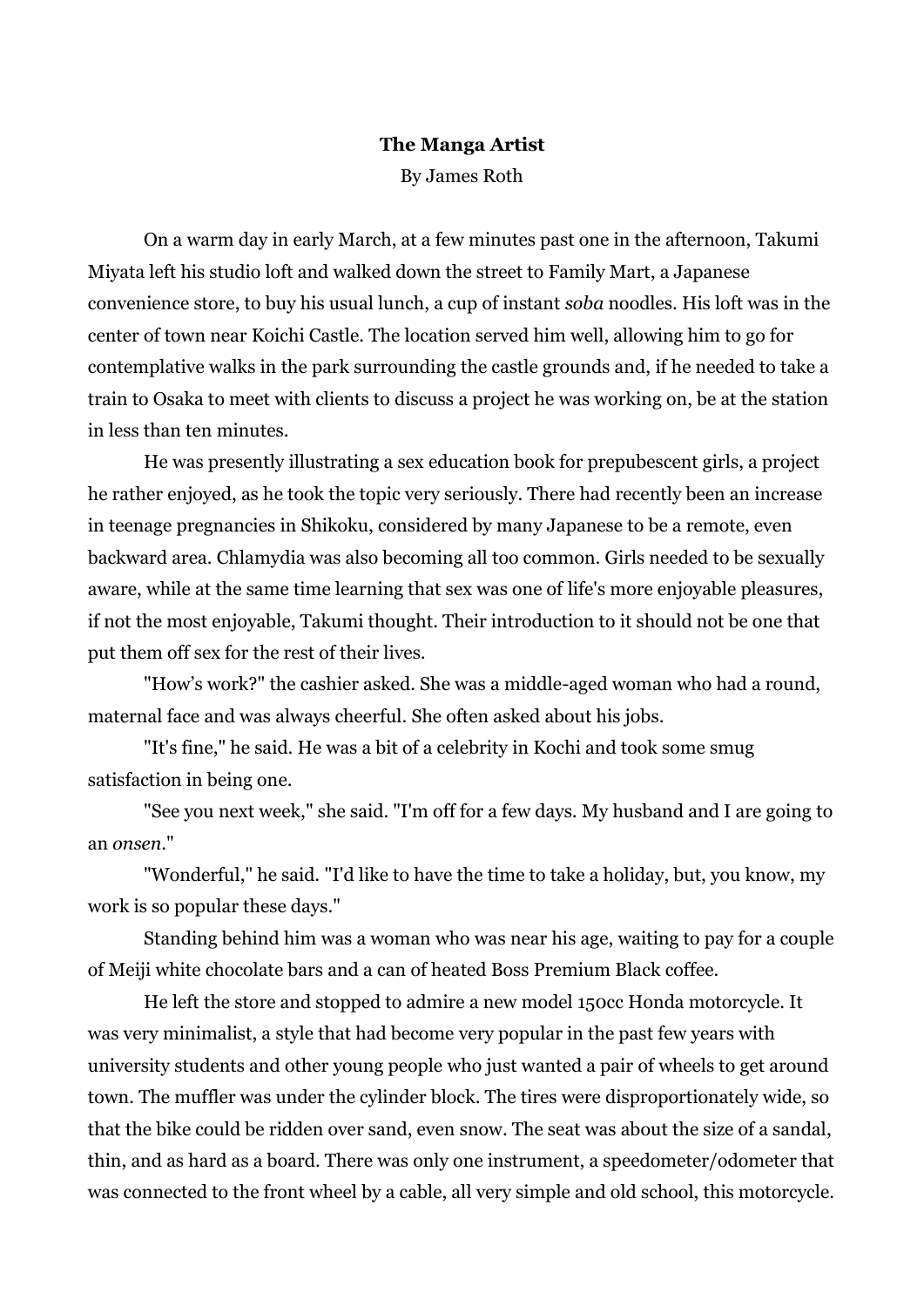A black skull helmet, the bare minimum to be legal, was atop the mirror. The helmet was marked in the back with a white chrysanthemum; in the center of the flower was a red circle, the rising sun. Takumi couldn't help but admire the simplicity, and the distinctiveness, of the design.

The woman came out of the shop eating one of the chocolate bars, the can of coffee in the other hand.

"The bike's mine," she said.

Takumi hadn't expected a girl to be riding a motorcycle like this. They usually chose scooters with big seats as comfort for their butts, scooters that had leg protectors and electric starters. These scooters came with a hook just under the handlebars, on which they could hang the strap of a handbag.

"You have good taste," Takumi said.

She studied him.

Takumi always wanted to present himself as an owlish intellectual, even if he was taller than the average Japanese man, around one hundred and eighty centimeters, and muscular, to his displeasure. He was now and then remorseful, if not frustrated and perhaps even angry, that he had not achieved the promise of the talent he knew he had, to be regarded as an artist, not just as a manga illustrator, even if the money was good. And so to make up for this inadequacy in his life he tried to look the part of an artist. He wore round, bottle-cap glasses, though his eyesight was fine. His hair was always tousled, and his T-shirts, which he wore beneath an open-collared shirt, were smeared with pencil lead. The collared shirt, he made sure, was rumpled. His jeans—and he always wore jeans—were ragged at the hems.

"I like your shirt," the girl said, "the dirty one." She finished eating the bar of chocolate, took a sip of coffee, and unwrapped the other. "Want some?" she asked.

"If you don't mind," he said.

She held out the chocolate, and he broke off a piece.

"You must live nearby," she said, looking at his bowl of steaming *soba* noodles.

"Over there, near the park. It's where my studio is. And my loft." He was puzzled that she didn't know who he was.

"Intriguing," she said.

That was a peculiar response, intriguing.

They stood there eating the chocolate, now and then glancing at the pines in the nearby park. The cherry tree blossoms would fill the park in the next week or two. *Hanami*, cherry blossom viewing, was a time of celebration. The park would be filled with picnickers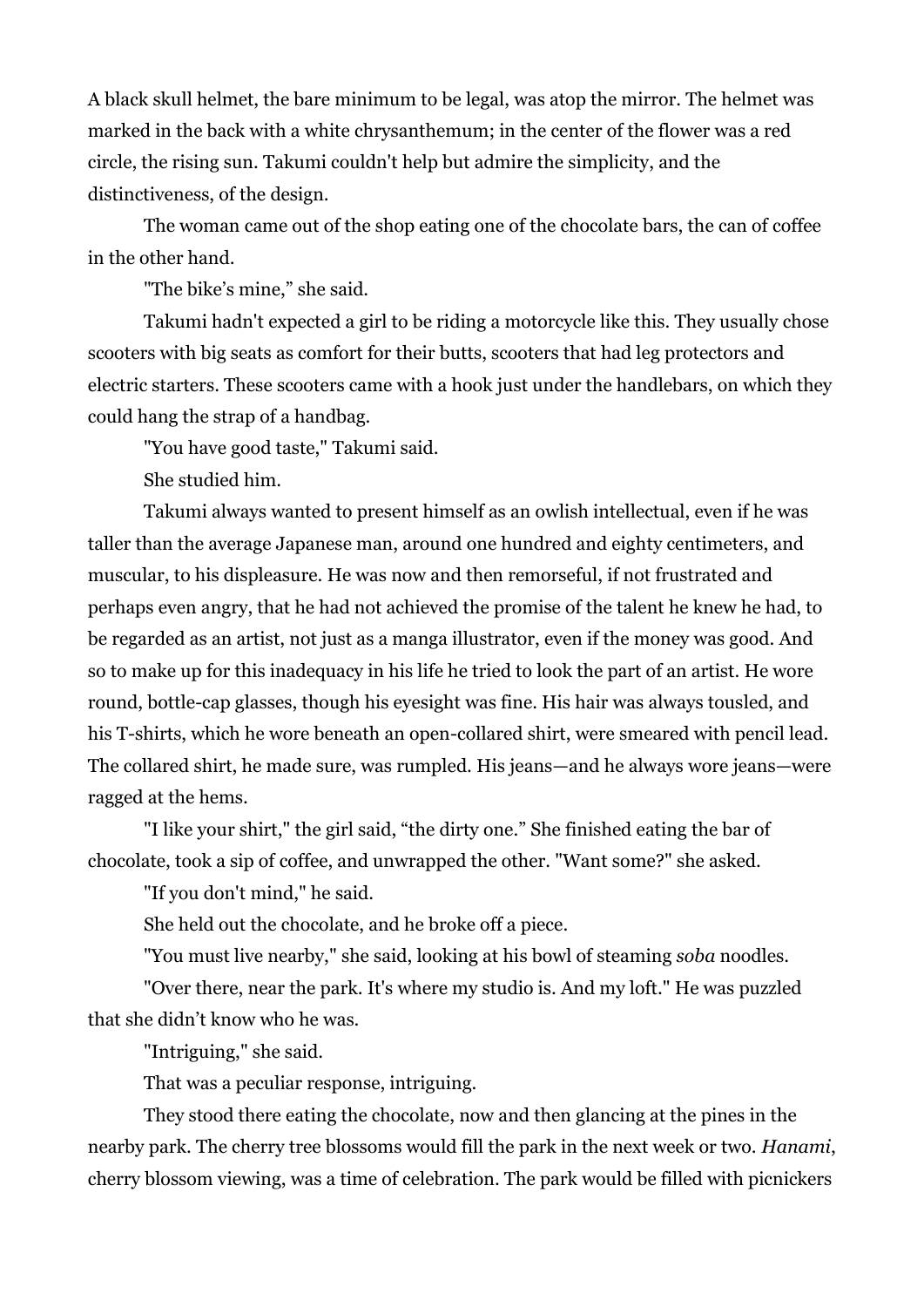who had come with trays of sushi and bottles of sake, beer, and *shochu*. They would set up karaoke stands, and drunks would bellow out songs that he could hear from his studio.

Takumi was proud to be Japanese, but he'd had enough of the drunken behavior of so many of his countrymen, who, after a day of drinking, puked in the gutters of squalid alleys. It was shameful, undignified behavior, contrary to the spirit of bushido. Even the owners of love hotels now and then turned away these drunks, fearing that they would leave the room smelling like puke. What they paid for two hours of rolling around on a bed with a girl who was often just as drunk was less than the cost to have the carpet steamcleaned.

"You're an artist," the girl said.

He was flattered. No one in Koichi referred to him as an artist. Who was she? "Yes," he said.

She stared at him. Her stare seemed to strip him naked. Few women had had that effect on him. And he liked the feeling.

He said, "Sometimes I'm forced to do manga to pay the

bills." He told her about his current project.

"Very responsible," she said. "I wish I'd known."

He resisted asking her about her sexual history. He'd save that question for another day.

"I've never seen you at this shop," he said.

"Do you do security work, too, to help pay the bills?" She smiled.

She was, indeed, tough, the new generation. She crumpled up the wrapper of the chocolate bar and threw it away in a bin and offered him a Lucky Strike.

"Thank you," he said. He was trying to quit smoking but didn't want to put her off, have her think he was less than a true artist. That, too, cigarette smoking, was a necessary part of presenting himself as a serious artist, even if more and more Japanese were finding smoking offensive, and there were fewer and fewer coffeehouses open-collared for it.

She lit her Lucky Strike with a butane torch, what a jeweler might use. The blue flame was three or four centimeters long. She took a few drags, before clamping the cigarette into an alligator clip device she had rigged to the handlebar of the motorcycle. She finished the can of Boss coffee and put it away in the bin marked "cans."

He drew on the Lucky Strike. It was all he could manage not to cough.

They continued to study the other. An awkward silence settled between them. He wondered if she was waiting for an invitation to accompany him back to his studio. He would welcome the opportunity to spend the afternoon with her on a futon, in the northern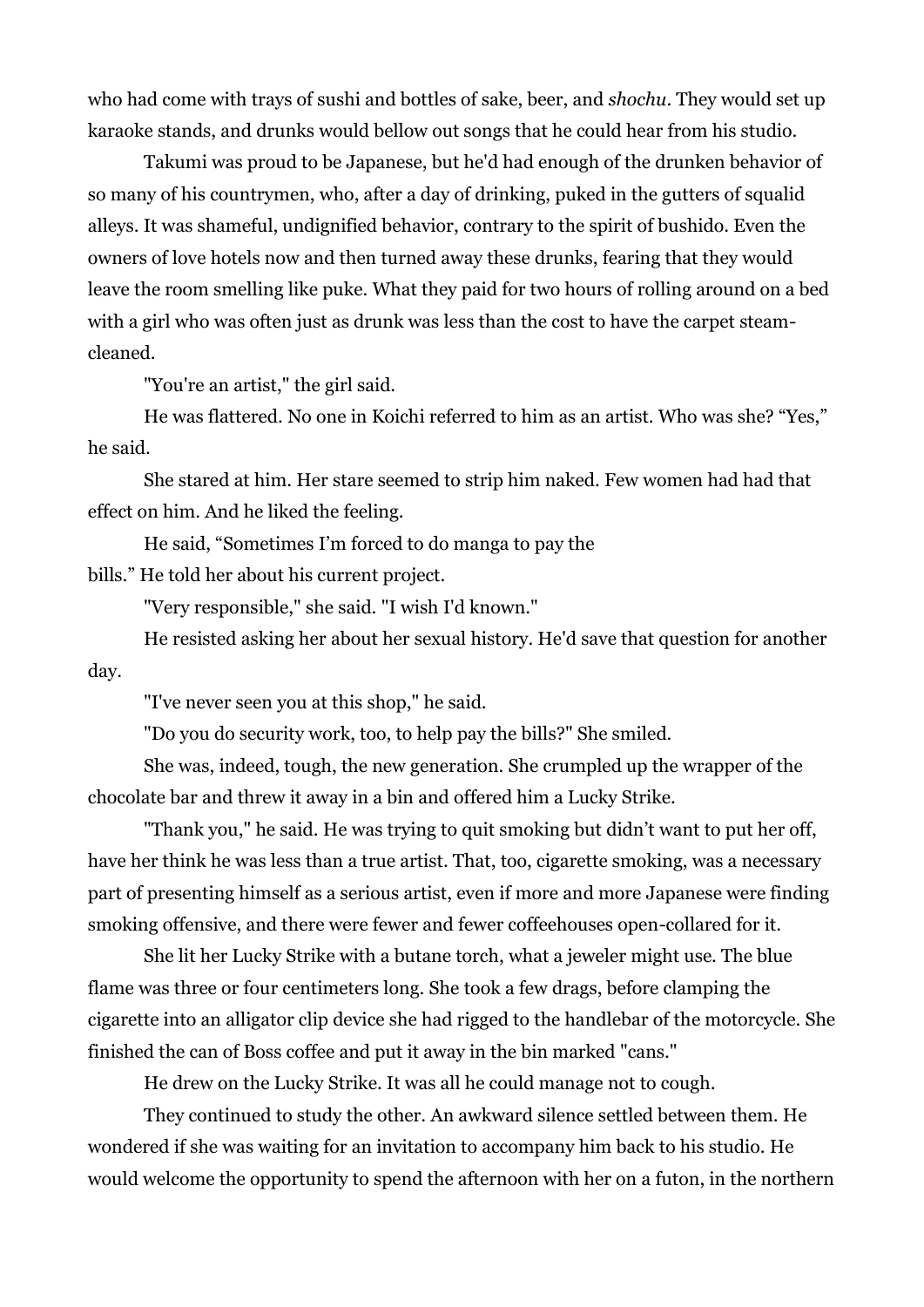light of his studio. Her hair was shoulder-length, set in tight curls, as if she'd recently had a perm. Her complexion was dark, almost olive. She was wearing a suede leather jacket, the kind sold in American specialty shops for an outrageous price. It had strips of leather hanging from the sleeves that would flutter in the wind when she rode her bike. Her jeans were faded, fashionably ragged over the thigh.

"What's your name?" he asked.

"Aiko," she said.

"As in 'love child'?" He wrote out the character for love in Japanese on the palm of his hand with a finger: 愛.

"Don't get any ideas," she said.

She took the Lucky Strike from the alligator clip. Takumi noticed her nails. They were a bit long, decorated with fake jewels, all a different color, blues, whites, greens, and reds. He couldn't stop himself from imagining her digging those nails into his back, drawing a little blood.

"I must be going," she said abruptly and blew smoke in his face. She mounted the motorcycle, kick-started it, strapped on the helmet, tucked the cigarette back into the clip, and sped off, leaving him there, enjoying one lasting look at that chrysanthemum decal on the back of her helmet. And then he wondered about what had just happened, all that conversation leading up to nothing. They hadn't even exchanged phone numbers. Then he thought, Kochi is a small town. I'll track her down.

He went over to the park and found a bench near the moat and ate his *soba* noodles, thinking of the upcoming *hanami* parties, when the park would be like a carnival. He knew that Kazutoyo Yamaguchi, the feudal lord of Tosa, the name for Kochi during the Edo period, would not have approved of their behavior. Takumi often thought that Japan was in decline, in submission to, of all countries, China, whose people were even more slovenly. The men spat constantly, announcing each heave of saliva with a roar, and both the men and women ate with their heads resting on the palm of a hand, their elbows on a tabletop, as their jaws mashed together like a locust's. Takumi's father, if he'd seen him eat that way, would have popped him on the top of the head with the ends of his chopsticks. And deservedly so.

Takumi wished he'd been born two hundred years earlier, when he might have been able to earn a living by making woodcut prints of kabuki actors. He would spend his evenings in a Yoshiwara brothel, Tokyo's largest and most famous red-light district, seeking respite from the day's work. But, well, there was no use thinking that way. Those days were gone forever, only recounted from time to time in movies. He stood up, dumped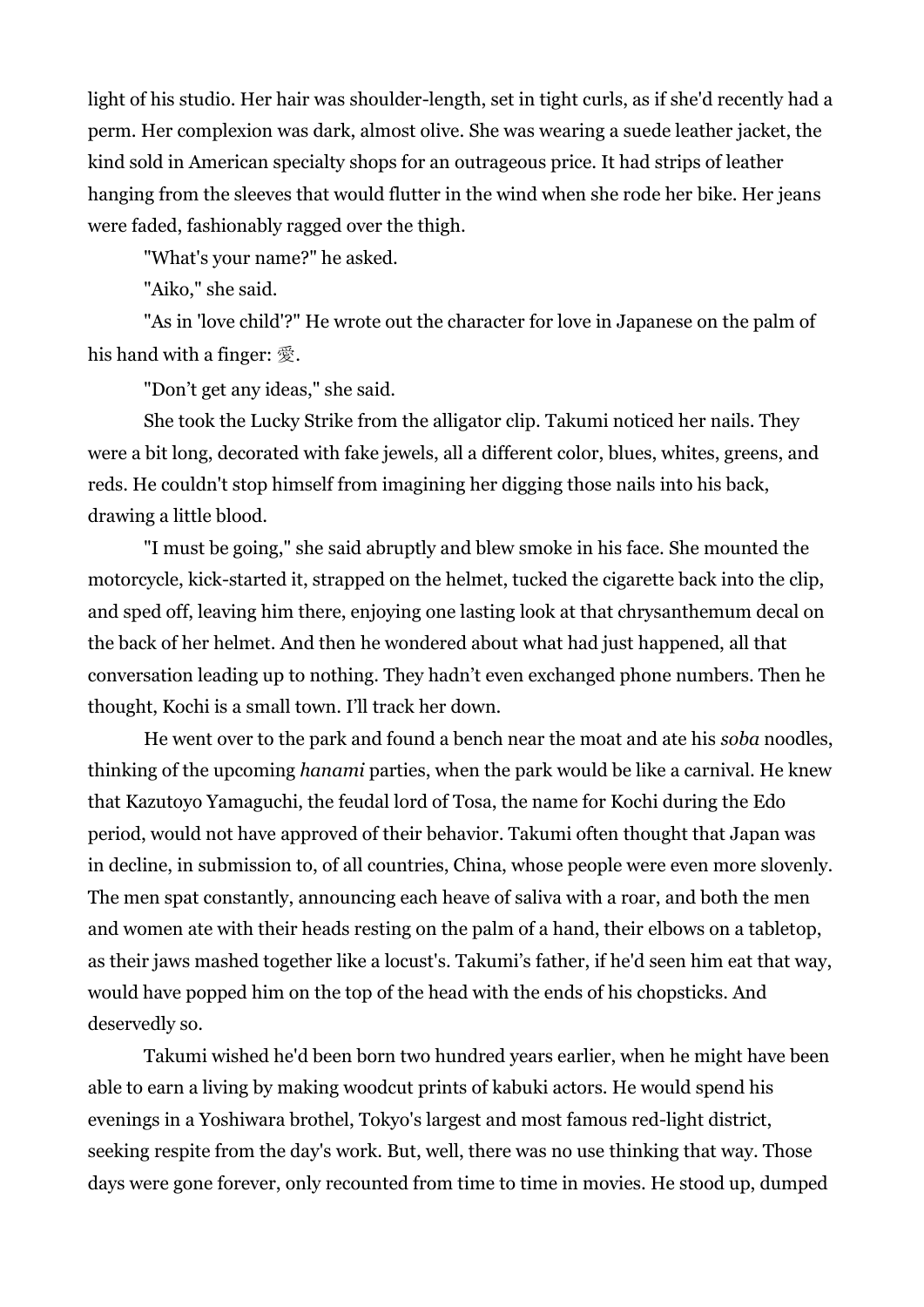the empty plastic bowl into a bin, and headed for his studio.

 $#$  #  $#$ 

Two weeks later he had tracked Aiko down through his network of friends. She had a small shop, South Sea Jewelry, a block away from the Sakamoto Ryoma Museum. Aiko's motorcycle was parked at the curb.

Takumi had thought about arranging a chance meeting on the street or in a shop but ruled it out. She'd see right through that guise. The direct approach was best. Deceit was the seed that led to an inevitable quick end to a love affair, one lie followed by another and another until neither of them knew what the truth was.

Her shop was between Quasimodo's Pastry Shop and Stilettos: Shoes for Show. Rent in the neighborhood was high; specialty shops like hers were all small and cozy. Her shop was only slightly wider than the door. In the window were turquoise earrings, pearl necklaces, opal bracelets, and various body piercings, all a bit nontraditional, some of the stones set in stainless steel, giving them a stark, fearless quality, and others in warm, exotic hardwoods. (Or was the hardwood fake made of acrylic? In Japan, it was so difficult to distinguish between what was real and what was not. The acylic food displays in the windows of restaurants often looked more appetizing than what was served.)

Takumi opened the door and walked in confidently. Aiko was sitting at a worktable behind a display counter, a jeweler's loupe stuck to her right eye. She had been holding a butane torch but shut it off and put it on the worktable when she saw Takumi. She popped out the jeweler's loupe and set it down too. She stood.

"What took you so long?" she said.

Takumi went to the counter, drawing close enough to her to take in the musky perfume she was wearing. He fantasized about grabbing her, pulling her toward him, and biting her on the neck.

"I was busy," he said.

"Liar. I like that in a man. Have any plans for *hanami*?"

"You can't be serious? Being around a bunch of drunks? No, thank you."

She took from a shelf a paperback manga book and set it down in front of Takumi. It was one book in a series of his, a soft-porn manga about an Ultimate Fight Club fighter and one of the girls who walks around on the ring, holding up a number on a sign, indicating the number of the following round. "She should have had a boyfriend, another fighter, a hired killer," Aiko said, "to add to the tension of the story. What tension is there if the girl is only a body? Just sex."

"That's what men want," Takumi said, "not character development."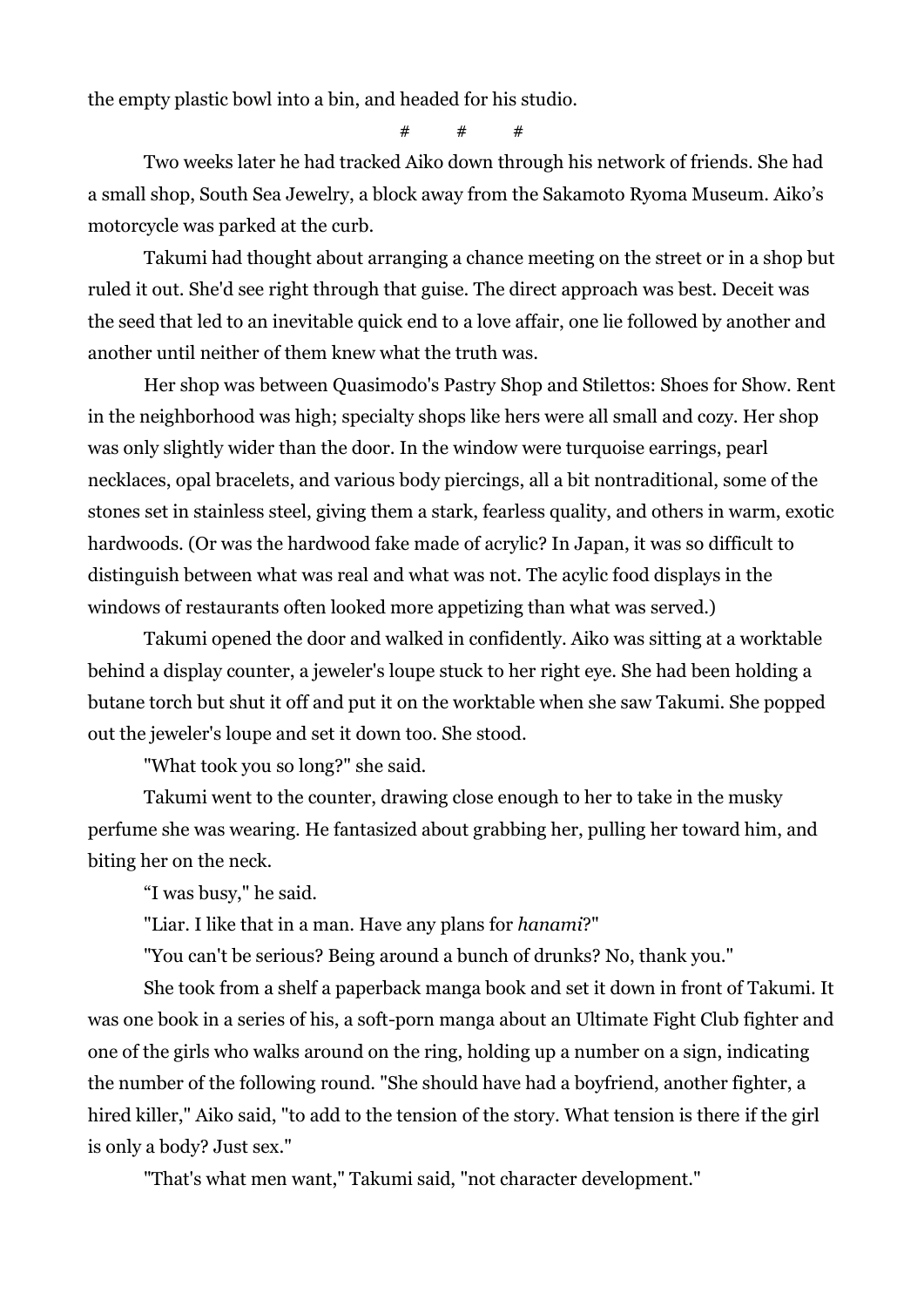Aiko pointed at a photograph hanging from a wall. It had been taken on the beach of a country other than Japan, or perhaps Okinawa. There were palm trees in the background. On the white sand Aiko was kneeling, dressed in a yellow *yukata.* Around her were twelve or fifteen others, most of them men.

"The film crew," she said.

Takumi looked at her, then back at the photograph, then at her again, then back at the photograph. The photograph had been taken long ago, perhaps as many as ten years before. He blurted out, "I know you."

She smiled. "Thank you."

"You were great! What happened?"

"It's a tough life," she said, "shooting for maybe ten hours a day. It's not all fucking, you know. And I got married. But Bali was wonderful! I'd love to go back. That's my dream."

"Married?"

"That's him there," she said. She pointed at a man in the photograph who was kneeling next to her. He had a yakuza brush-cut hairstyle. "He's in prison now," she said, "up in Abashiri. He killed a member of the Namikawa-kai one night in Osaka on orders from his boss." She grinned wryly, then said, "We went to a love hotel afterward, as a way of saying goodbye before he turned himself in to the police."

Now that, Takumi thought, is bushido. He's Japanese. He asked, "When's he getting out?"

"We've lost touch."

Takumi knew that the parole minimum for a man convicted of murder was ten years, if he behaved himself. "What are you doing for lunch?" he asked.

"Not eating instant soba," she said.

"I know of a curry house nearby," he said.

"Everyone knows it," she said.

"Then let's go, if it's fine with you?"

Aiko locked up her shop, and they headed for The Kuroshio Curry House, only a few blocks away. Aiko was wearing her leather jacket, and when a spring breeze came up the leather strands hanging from the sleeves fluttered like the banners of a *koi no bori* on Children's Day.

"That's a beautiful jacket," Takumi said.

"Thank you. Hideo gave it to me."

"Your husband?"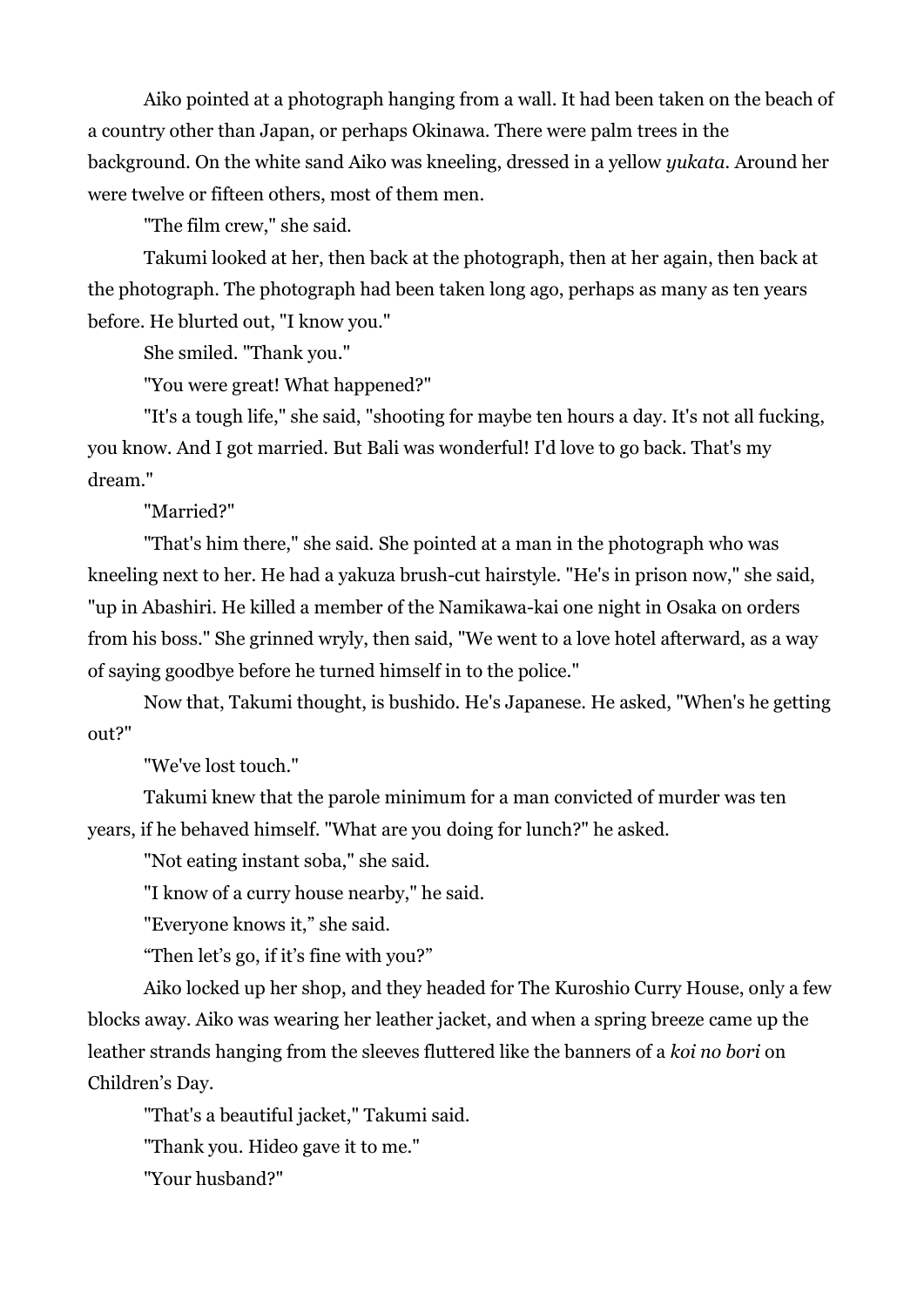"I filed for divorce long ago. Don't trouble yourself with him," she said. "He's not getting out any time soon."

They came to the curry house. Takumi flipped up the *noren* that hung across the entrance, and they went inside. It was crowded with businessmen in suits. A few of them took notice of her when she entered. It would have been unnatural for a man who was a man not to take notice of her. Many, if not most of the men, probably knew of her past and were possibly envious of him. He enjoyed that feeling of their envy. Aiko had the thickest, shiniest black hair, cut ever so precisely and sharply over her shoulders, the way, perhaps, that she designed jewelry, and there were those wonderful curls. An opal earring now and then showed through the strands of her lovely black hair.

He and Aiko found a booth on the tatami. A young waitress came to them.

Aiko said, "Pumpkin curry, please."

"*Tonkatsu* for me."

The waitress nodded her head and dashed off to the master, who was standing behind the cedar counter, to give him the orders.

The top two buttons of Aiko's white blouse were unbuttoned. A hint of lace showed. Beneath the lace, Takumi imagined two dark and hard nipples, what he had seen in her videos.

Aiko said, "You're an odd one, taking a woman to lunch who was married to a yakuza thug."

"He's in prison, you said. What's to worry?"

"Right," she said. He's locked up."

"Must be cold as the North Pole up there."

"I suppose. But Hokkaido is beautiful."

"For sure," Takumi said.

"He's the one who talked me into doing those movies, you know."

"Don't apologize. You were great!"

"I was a hit, I admit. So, what did you do when you were watching me perform?" She laughed.

"You know better," he said.

She had the most confident, defiant eyes, black and impenetrable, that gave little away, and she knew it. That was one of the unexpected things that made her so desirable. The other was known: her body, those well-defined hips, those firm breasts, those long, muscular legs. And there were those sharp nails as well. He couldn't stop himself from imagining the pain they would bring him as she drew them across his back, the way she'd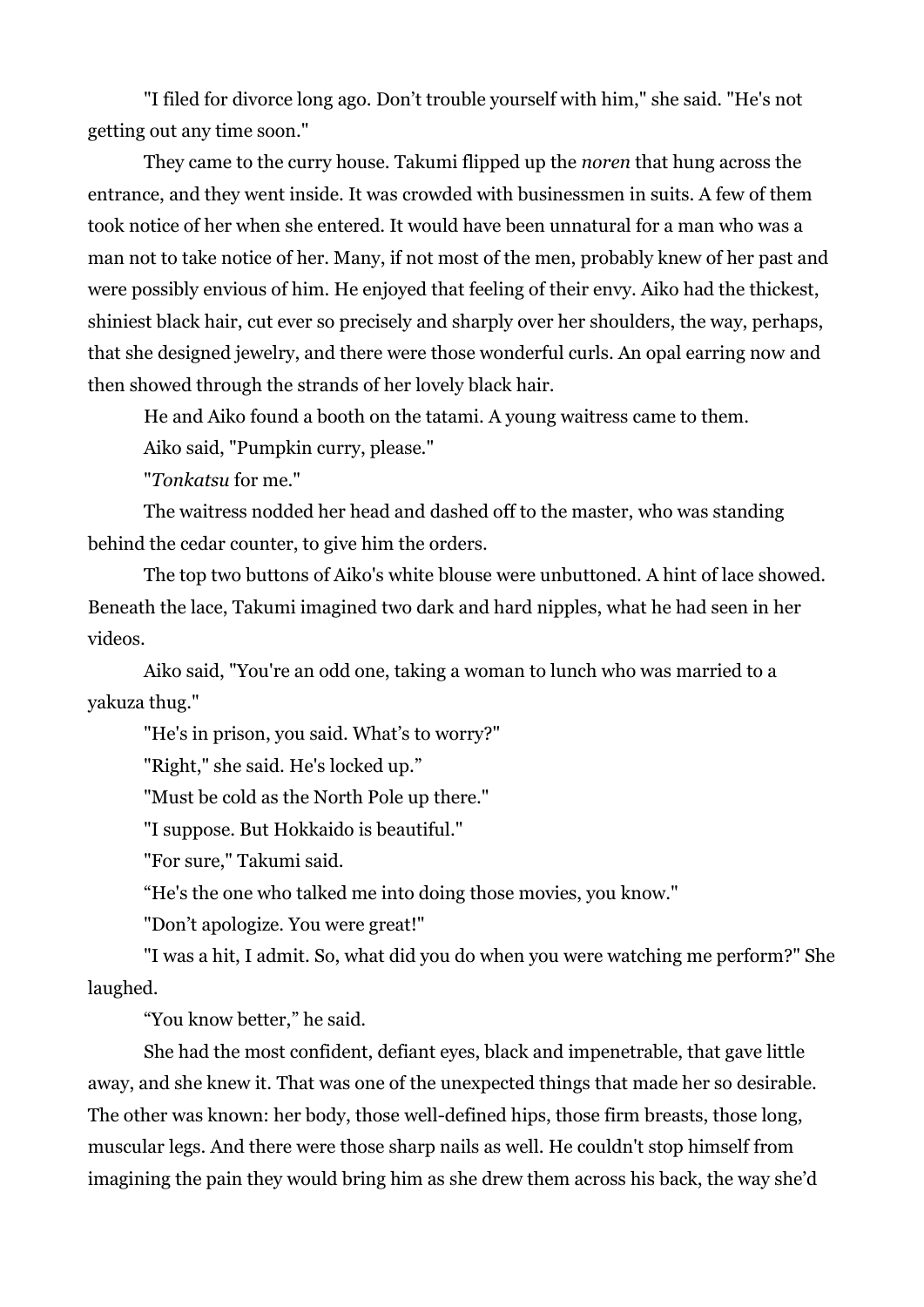done in one of her movies. It must have all been fake in that movie, but, even so, it had aroused him.

The waitress brought them their curries.

"*Itadakimasu*," Aiko said.

"*Dozo*."

They ate.

A few minutes later Aiko laid her spoon down and said, "We should go to the park for *hanami*. I haven't been since Hideo turned himself in. I'd like to get my life back on track, you understand, even with all the drunks there, do what normal people do."

"If that's what you'd like," Takumi said, "Thenlet's plan on it."

They continued on eating in silence, eyeing the other over their dishes. Takumi tried to control himself but couldn't. He thought that drinking water might put an end to the problem. He called to the waitress, "More water, please!"

The waitress came to their table and filled his glass.

"She's cute," Aiko said.

"Master Noguchi always hires the cute ones."

Aiko laid her spoon down again and said, "Thirsty?"

"Not really."

"Maybe you have an itch you can't scratch?"

Takumi stared back at her. He'd never known a woman who was so direct. But then, he'd never met a woman like her. And he was certain that he never would again, definitely not in rural Kochi.

"You haven't been in Koichi long," he said.

"More than a year."

"Where were you before coming here?"

"Matsuyama," she said, "and before that Okayama and Osaka."

"You move around a lot."

"Sometimes my reputation catches up with me. Men can be a problem."

"Sorry to hear that."

"About that itch," she said.

"The Moonbeam is right down the street," he said.

She smiled. "You speak as if you're a frequent visitor."

"I've spent some time there," he said.

 $#$  #  $#$ 

"Which room do you prefer?" he asked.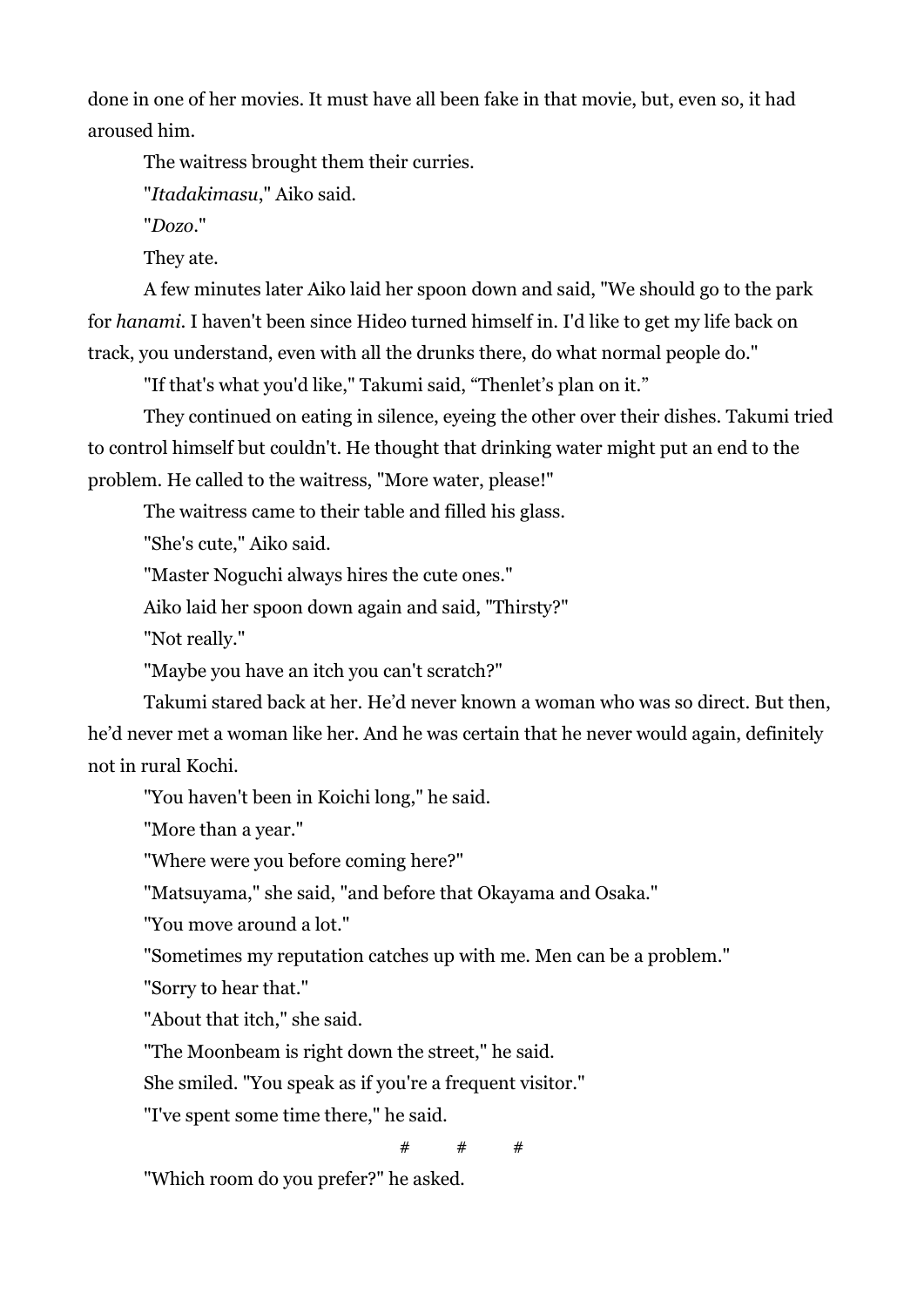"That one," she said. A slideshow of the available rooms was running across an LED screen.

"Have you ever been in that one?" she asked. She had pointed at a room that was decorated in a hot air balloon motif. Ropes attached to the basket were attached to the ceiling. A hot air balloon basket was in one corner of the room, serving as a sofa before a large screen TV.

"It'll be like we're floating across the sky," Takumi said.

"It's always that way, even on a futon, when it's good," she said, and smiled.

They went around the wall that concealed the entrance and entered a small, dark lobby. Takumi slipped a ten thousand yen note under a slot in an opaque pane of glass, said, "Room nine," and received seven thousand yen in change, along with a magnetic door card.

"Discount rate," Aiko said. "Not yet rush hour."

They walked down the dark, carpeted hallway to the room and went inside. It was just as it had been advertised in the slideshow. The basket for a balloon was in a corner, in front of the TV. Near the TV was the door to the bath.

Takumi took Aiko in his arms and kissed her. He bit her neck.

"You Dracula!" she screeched. "Stop it! They'll be time for that. Let's bathe first."

They went to the bathroom, a traditional Japanese one with stools and a tile floor and a large bath for two. The tub was made of cedar. The water was blue and smelled faintly of lavender.

"Like a real *onsen*," Aiko said. "Perfect!"

Takumi wasn't interested in the bath, or the lavender smell; he was unbuttoning her blouse. He got it off and began to work on her jeans, pulling them down off her hips, and wadded-upthere she was standing before him, smiling, in her white bra and white panties, both made whiter by her olive skin.

He should have expected the tattoo, if that was the right word for it, because that word, tattoo, seemed to him to be too simple for what he saw. Her body was covered in blooming chrysanthemum petals. She was a mural. Takumi couldn't stop himself from admiring that mural, how detailed it was. He stood back a few steps and looked at it, as if he were in a museum studying a painting by a renaissance master, and, doing so, he felt that his work as a manga illustrator was that of a child in comparison.

"You don't like it?" she said. It was the first hint she'd shown in which she lacked confidence in herself.

"It's a work of art," he said.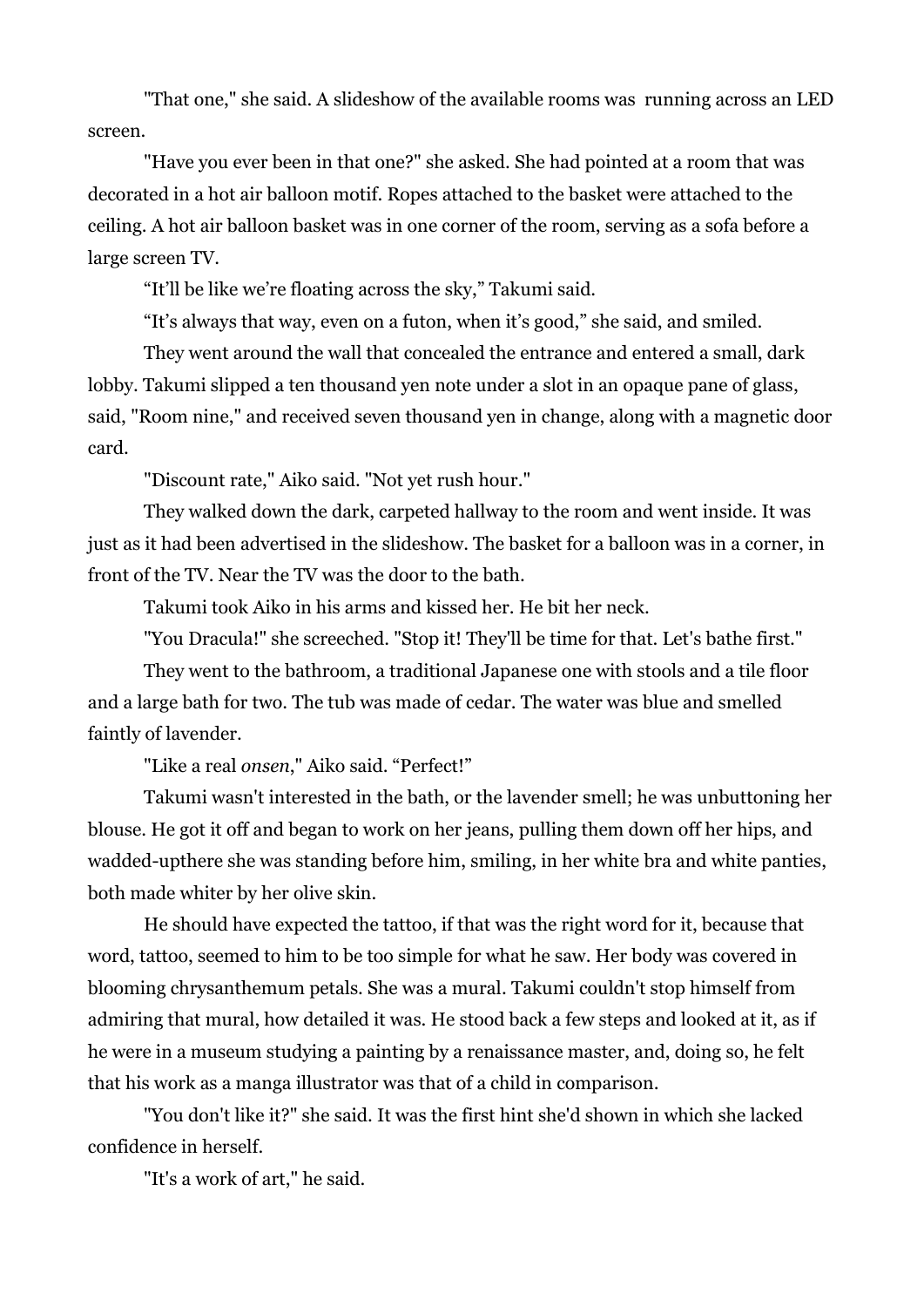"All the yakuza girls go to this artist in Osaka."

"But you didn't have it in your movies?"

"I got it after I retired, sort of a way of joining the yakuza gang."

"How long did it take?"

"Six months or so for the front." She turned around. On her back were two Japanese cranes in a courtship ritual, captured in a strutting position in which their beaks were pointing upward, meeting at the base of her neck. "Another six months or so for this one," she said.

"I feel privileged," he said.

He reached out and drew an index finger along the lines of the chrysanthemum petals, then the lines of the cranes.

"That tickles," she said.

"Don't put on an act now, feigning girlish shyness."

He pulled off his shirt and tossed it outside the bathroom, onto the hemp carpet. She got the belt on his jeans undone and pulled them down off his legs. He stepped out of them. She folded them up and put them away on a shelf. He couldn't stop himself from thinking of the movies she had made—how many were there, three, maybe?—and the night she had spent in a love hotel with her killer husband. They must have had a nice go at it before he turned himself in to the police.

Takumi took a sponge and began to wash her back, admiring the detailed work of the tattoo, the perspective, the exactness of the two cranes, as if they were copies of the other, folded out to perfection like origami. And there were the chrysanthemum petals as well, that were like a belt around her waist. They grew as if into a vine up to her firm breasts.

His mind wandered, and he found himself thinking of her husband, locked up in his cold Abashiri prison cell in northern Hokkaido. He must have thought of Aiko's body every night, and perhaps regretted that his obligations to his boss to kill whomever he'd been asked to kill and then turn himself in—a stoic samurai obligation to sacrifice himself for his boss—had deprived him of her pleasures. That kind of thinking was out of place in an all too modern Japan. Maybe he had come to realize all this now that he'd had time to reflect on what he'd done for his boss. Takumi had come to realize that Japan's multinational corporations now served as *daimyos* and company presidents as feudal lords.

They went to the bed. It was round, like a sumo ring, and had sheets covered with prints of hot air balloons.

 $#$  #  $#$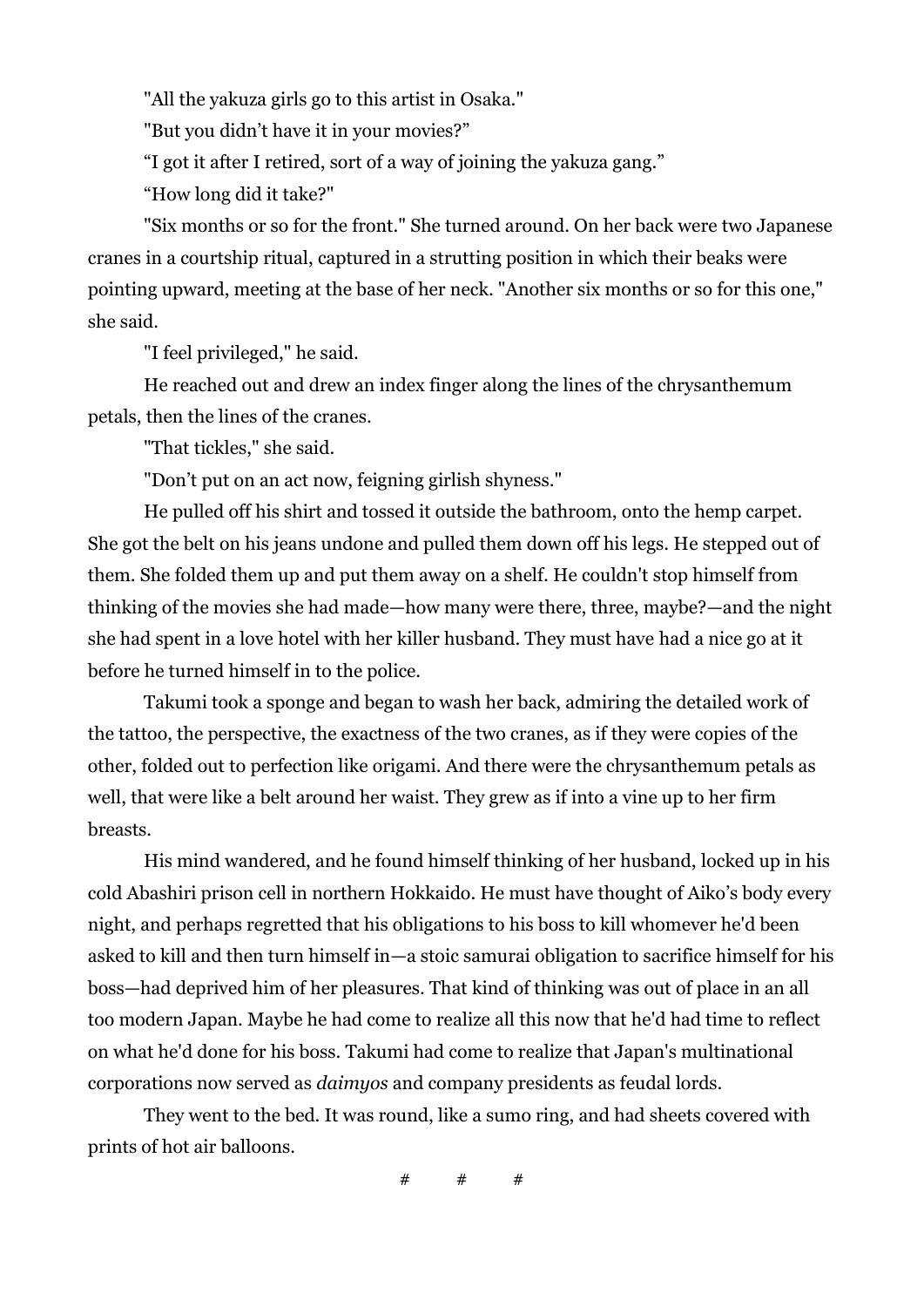That evening they had dinner at a *yakiniku* restaurant before retiring to his loft. It was cluttered with drawings, drafts of the illustrations he'd been working on for the girls' sex education book, and littered with coffee cans, dirty T-shirts, and empty *soba* cups. Off to one side was his futon and a wadded-up quilt.

"I see you live the life of an irresponsible artist," Aiko said. She looked into the kitchen. There was an electric hot water pot and a Tiger rice maker. The sink was cluttered with dishes. "Very cozy," she added. The loft had a series of north-facing windows, through which there was a view of the castle, lit up in the early spring night. "A welcome distraction from this rat's nest you live in," Aiko said of the view of Koichi Castle.

"I'm an artistic rat," he said.

"I hope you've spent some time away from this disgusting place?" she said.

"I was in San Francisco once for a manga convention, but I prefer my futon to a hotel bed."

"We just spent the afternoon on a bed," Aiko said.

"They're fine for that purpose," Takumi said. "I can't get any leverage when I'm on a futon, and tatami burns my knees."

"It wouldn't if the girl were on top."

"Later," he said.

They sat on the tatami and drank Mansion of Dreams sake while looking at the castle lit up in the park. It was one of the few castles in Japan that hadn't been burned to the ground by another daimyo or a B-29 raid that dropped incendiaries.

"Seeing that castle makes me proud to be Japanese," Takumi said. He set his sake cup down on a cherry wood tray.

"Now you're properly drunk," Aiko said. She put a Lucky Strike to her lips and lit it with the butane lighter. "We should go to Bali or Lombok, stay in a bamboo cottage on the water, hearing the waves at night lulling us to sleep. We can go for swims in the mornings. Better than any damn castle. I fantasize about living someplace warm, where I don't have to wear a jacket or bra."

"You wouldn't be you without that jacket. A bra? This is Japan."

"I'd rather burn them both and run off to someplace exotic."

"You should be proud to be Japanese."

"Running off won't make me less Japanese."

"Maybe you have a point," Takumi admitted

She laughed. "Have any clean sheets for that mat of rags you sleep on?"

 $#$  #  $#$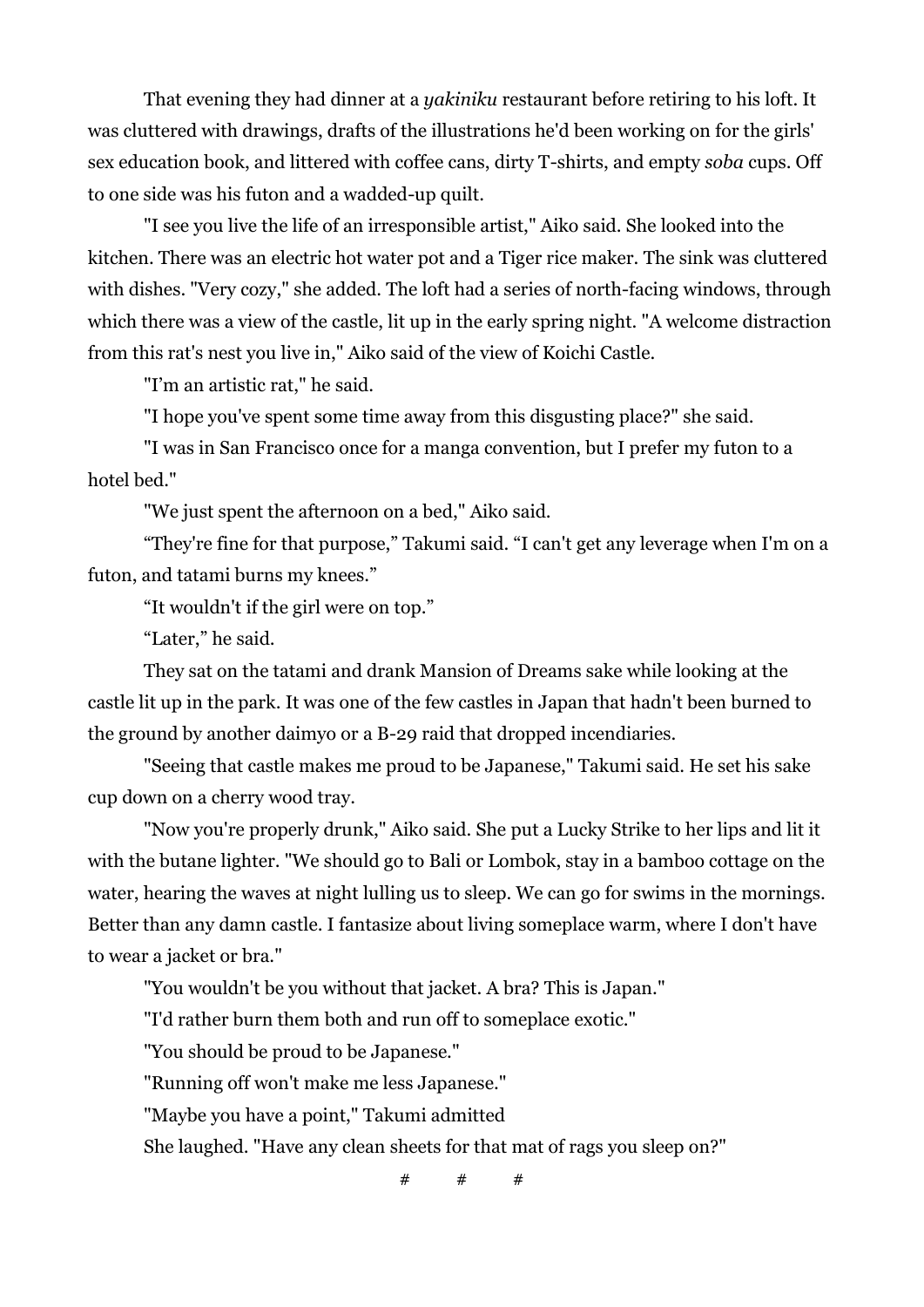They woke at around nine and had a Western breakfast of coffee, chestnut scones, and drinking yogurt mixed with raisins and almond granola. As they were eating, Aiko picked up her phone and sent a text message. She said, "A customer is coming by the shop this morning. I told her I'd be late. When do you usually get to work?"

Takumi set his coffee cup down. "Soon after breakfast," he said, "around ten."

Aiko was about to say something when the buzzer to Takumi's loft rang. "Probably the chairman of the neighborhood committee come to nag me about the recycling schedule," he said.

He went down three flights of stairs to the entrance but didn't see anyone. He thought now that perhaps a high school kid was playing a prank, going around the neighborhood ringing doorbells. He opened the door to take a look and, as he did, someone grabbed him by the throat. He saw now that it was a man with a brush-cut wearing dark glasses.

"Have a good time last night?" the man growled.

Takumi couldn't speak, the man's grip on his throat was so tight. He feared a vein on the side of his neck might burst.

The man turned Takumi around and was pushing him back up the stairs, one hand grasping his throat, the other holding his ass, when they came to a landing and turned a corner and were met by Aiko. She was standing a few steps above them, holding what looked like a child's plastic water pistol.

"You're mine," the man said, "and always will be."

"Let him go!" she screamed.

"He's that good?"

"Better than you ever were."

"More than ten years up there, freezing my balls off!"

"Let him go, I said!" She was pointing the toy pistol at him.

The man squeezed Takumi's throat. Takumi's eyes looked like they had popped out of his skull and were at the ends of two plastic straws, manga drawing style.

Just then Aiko pulled the trigger of the gun. A stream of some kind of liquid issued from it, brushing past Takumi's left ear, striking the man in the face. He began to shriek. He clasped both of his hands to his eyes, knocking off the glasses. Takumi stood there for a moment, gagging. The man bumped up against the sides of the stairwell, stumbled, and rolled down the steps, coming up against a wall, grasping his knees like a child as he groaned. Aiko said, "Get your passport!"

"What?" Takumi asked.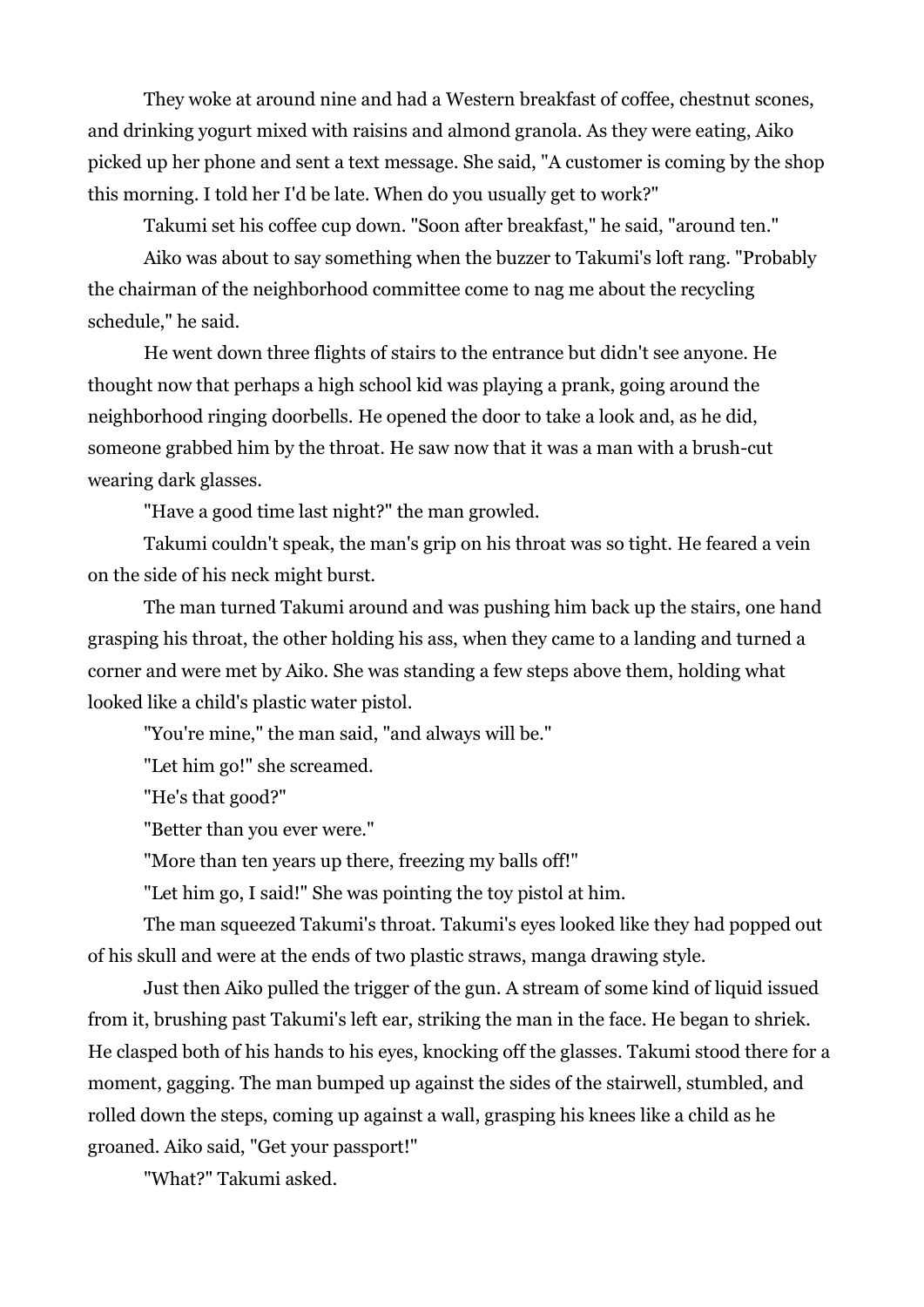"Just get it, damn you! I know you've got one!"

Takumi ran up the stairs to his loft.

 $#$  #

In the afternoon of the following day they were at the Kansai International Airport, gate twenty-eight, waiting to board Garuda flight forty-six for Denpasar, Bali.

Takumi said, "Odd, you always carrying your passport with you."

"We've been over that too many times."

"Very odd."

"How's your throat?"

"Go to hell."

"I didn't know he'd been paroled."

"Why me?" he asked.

"We're both artists," she said. "And you're successful. You wouldn't believe the debts I've run up."

Takumi moaned.

"You were so cute. Your face was as red as an apple." Aiko grinned, touched his neck with the sharp point of one of those nails. Takumi couldn't help it, but the feeling was arousing. She saw that it was and stared at the lump in his crotch.

"Go to hell twice," he said.

She laughed.

"My neck has his fingerprints in it."

"I know how to aim," she said, "and your neck is only a little blue. Some places perhaps yellow. You'll recover."

He looked at her. He couldn't break himself away from those impenetrable black hole eyes. "Strange how those glasses of his didn't do him any good," he managed to say.

"We've been through that before. I've told you. I got him in the corner of the eye, right here." She put a black nail in the corner of Takumi's eye. "Then he made it worse for himself by putting his hands to his face."

"What was that stuff?"

"Homemade protection. I got the recipe off the internet."

She held out her hand, flexing her nails the way a cat might. "Do you still feel those scratches on your back?" she asked.

"I did like your movies," he said.

"Now you're with the real thing. No more whacking off. Tomorrow we'll be on the beach; a dream come true, life on a warm, sunny beach, a swim in the morning. A fuck in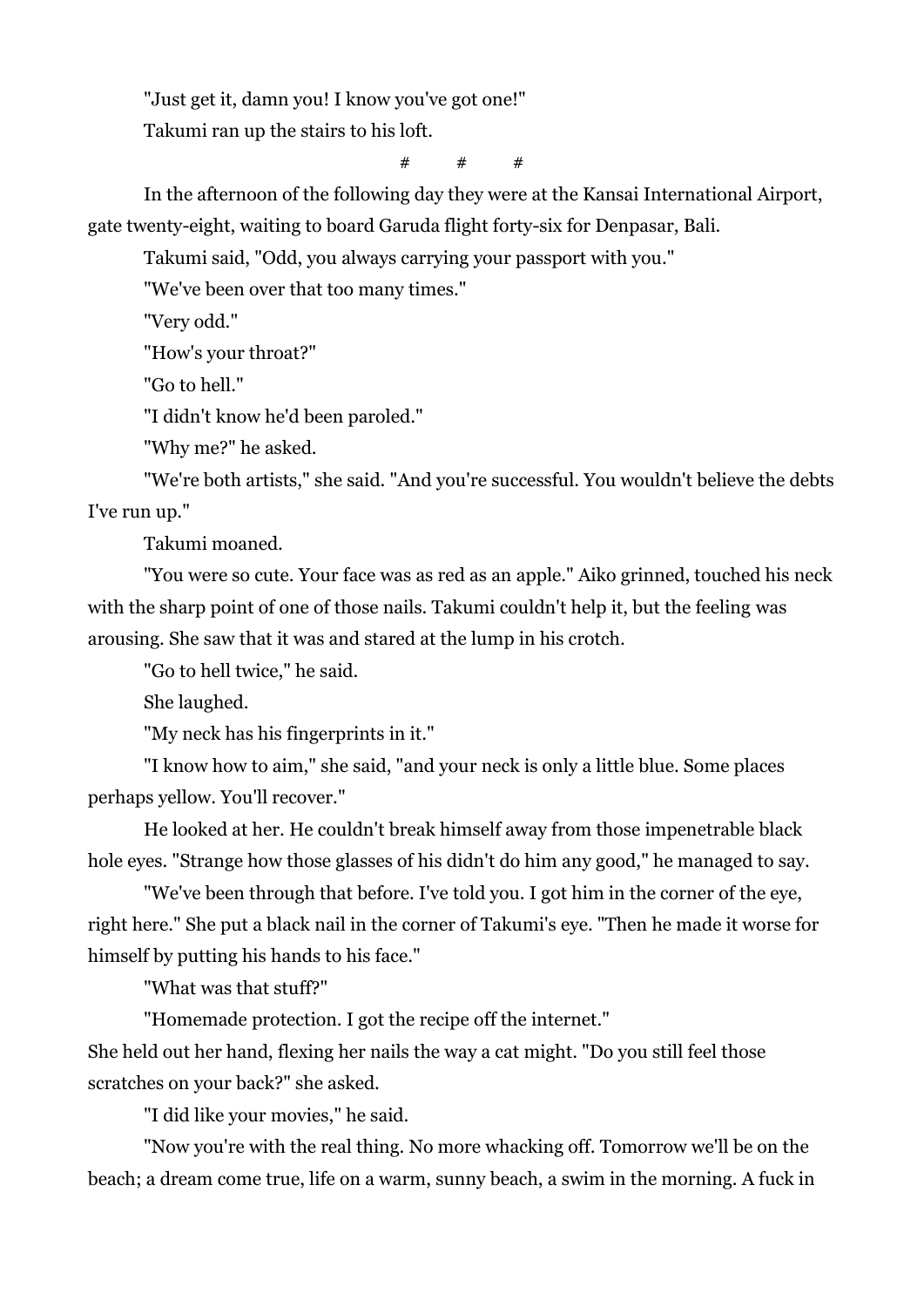the afternoon."

He let himself look at her breasts, her legs. She was wearing a pair of skinny jeans. The jeans showed off her slender legs, the ones that had wrapped around his waist and held him there.

"Bali isn't Mars," she said. "There's Wi-Fi, you know." She nudged him with an elbow.

"You've told me. Maybe one hundred times. No. One hundred and one times."

"What's the difference if you work from Bali or Kochi? Covid changed the way your kind of work is done, but not mine."

Today they had been on a buying spree: beach shirts and tops, swimsuits, sandals, sunglasses, hats, snorkeling gear, zip-off at the knee hiking pants/cargo shorts.

But all that didn't matter to Takumi. What mattered to him was what was in a carryon backpack resting on the floor beside him, his Apple MacBook Pro. All his work was on the hard drive. He'd had the good sense to grab the computer, stuff it into its bag, and take it along with him after snatching his passport from a desk drawer.

"We'll have a good life," Aiko said. "Stop worrying."

He had nothing to say. He'd heard that too many times from her for it to have much meaning. He felt that by leaving Japan he would be losing something inside him, perhaps, worst of all, inspiration to create work that was lasting and meaningful. He even thought he might miss those drunks in the park during *hanami*, an annual Japanese tradition.

Rather than saying anything—because there really was nothing more to say—he found himself admiring the design of the Kansai International Airport. This admiration for its design brought with it a sense of awe. The architect, Renzo Piano, had done a fine job with the arching steel buttresses. The translucent ceiling allowed for the terminal building to be bloom with natural light. through the wall of glass, there were views of Osaka Bay and, across the blue water of the bay, the green mountains of Wakayama prefecture. What did it matter that the artificial island the building was constructed on was sinking inexorably back into Osaka Bay? The sight of such a beautiful building had been worth the cost, whatever it had been. Politicians—and so many others—had little regard for beauty and its necessity for those who possessed the gift to recognize it.

He did indeed long to be a real artist and wondered if he could achieve that, working from Bali. Yes, it didn't really matter where he was, only that he got his work done. And, well, there was Aiko, too; sleeping with her was hardly something he should wallow in selfpity over. Many a man fantasized about running off to a tropical island with a former adult movie actress.